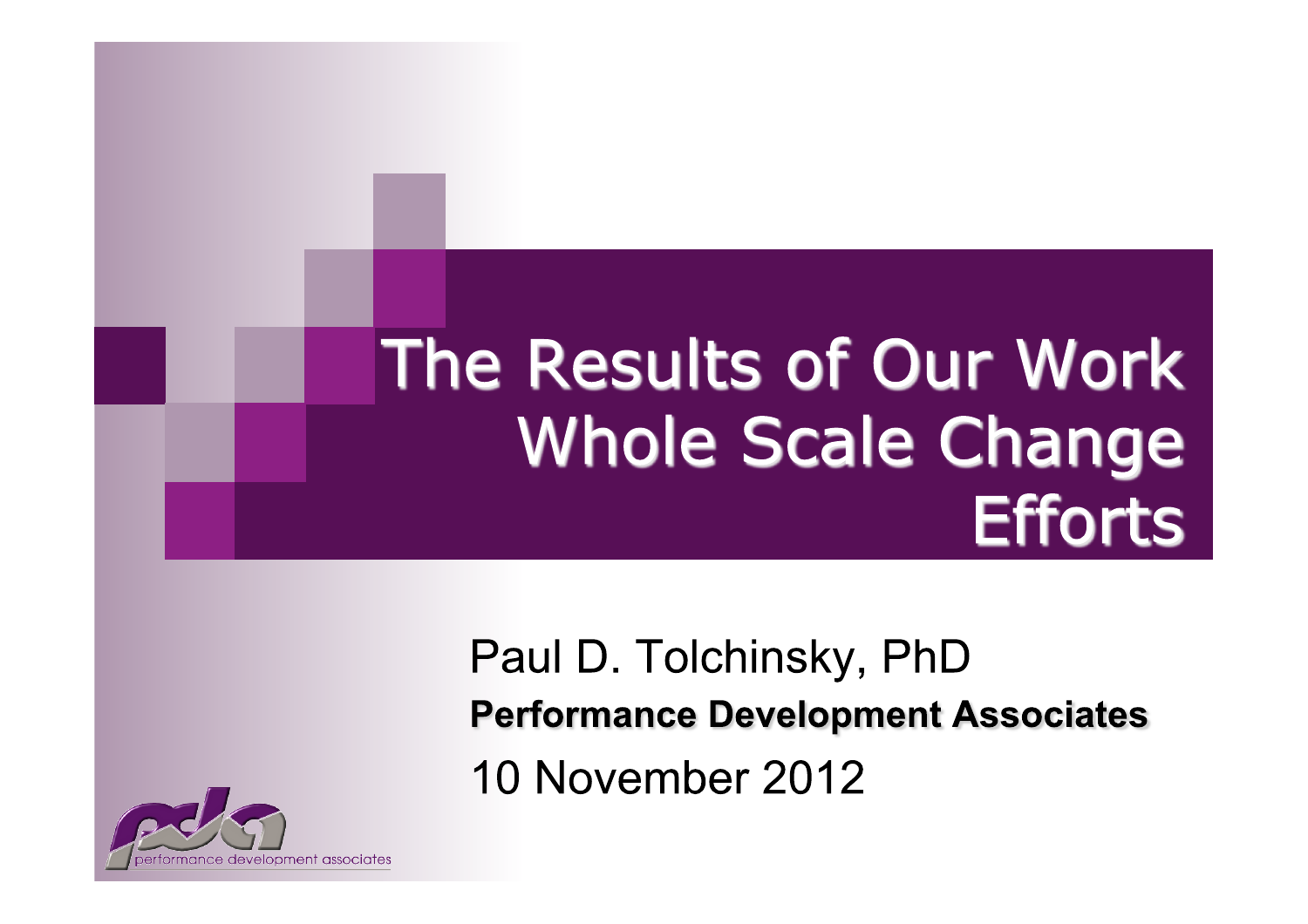## Some Results of Our Work

#### ■ Bank of America

**22 Departments Consolidated to 3 7 Cities Consolidated to 2 Process Cycle Time Reduced by 50% Implementation Completed Within One Year**

### **<u>■ United Airlines</u>**

**Cycle Time on Maintenance Visits Reduced from 15 to 2 Days Costs Reduced by 34% Productivity up 20% Span of Control for Managers from 1:10 to 1:80 personnel Start up of the New Airline by United was the fast in the company's history (Cycle Time cut by over 50%)**

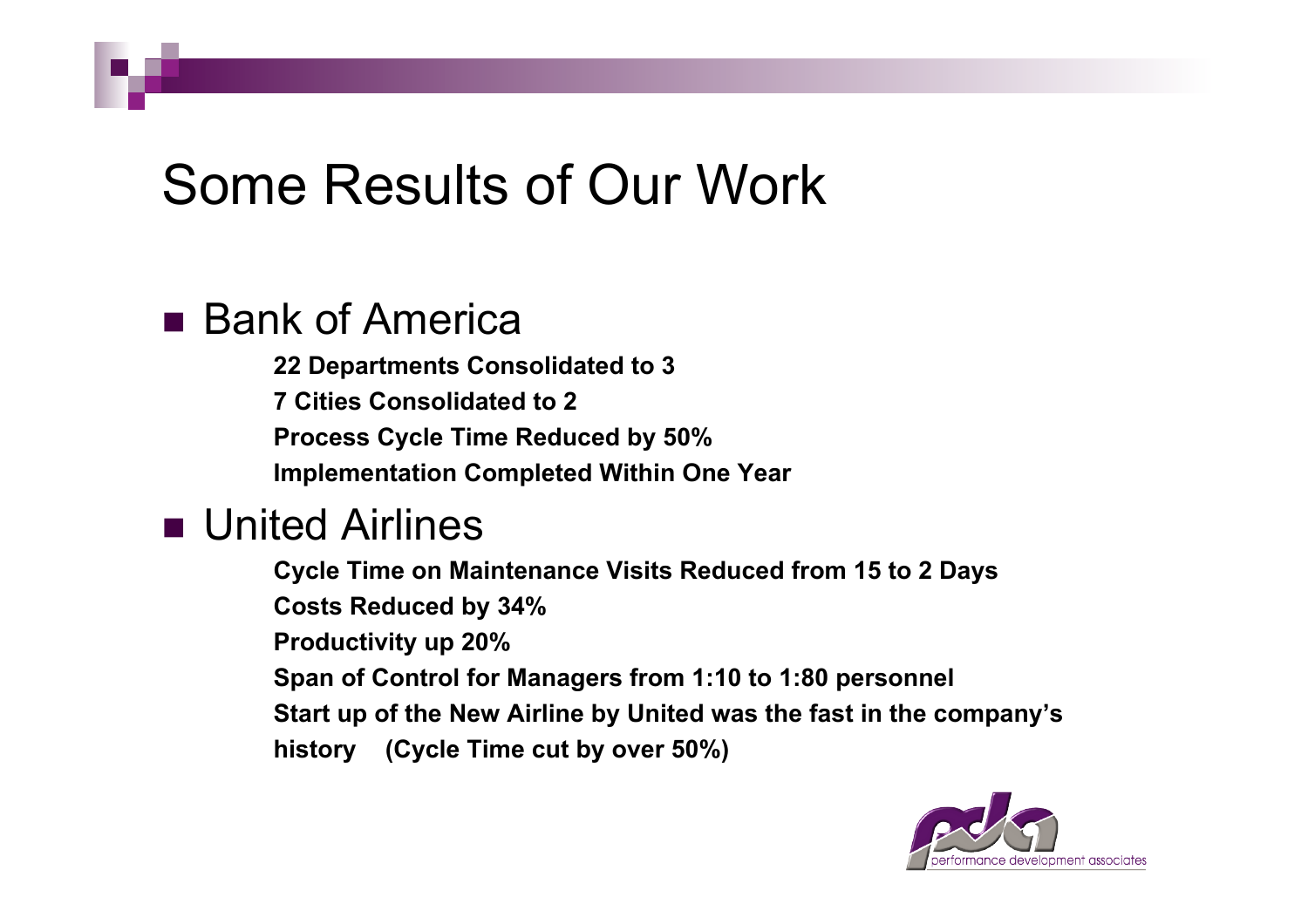### Some More Results

#### ■ Ferranti Packard

**Cycle Time Reduced from 28 to 18 weeks Cost of Quality from 8.6% of Sales to 3.4 (within 1 year) Losses Reduced from 5.5M to 1.5M (within 1 year) Sales up 25% Labour Unrest at All-time Low** 

#### ■ Chrysler Motors

**World Class Performance on 6 of 18 Processes within 12 Months Cycle Time on Information Reduced Reconciliation down to 24 hours Closings Completed Within 3 Days Performance up 3.5%**

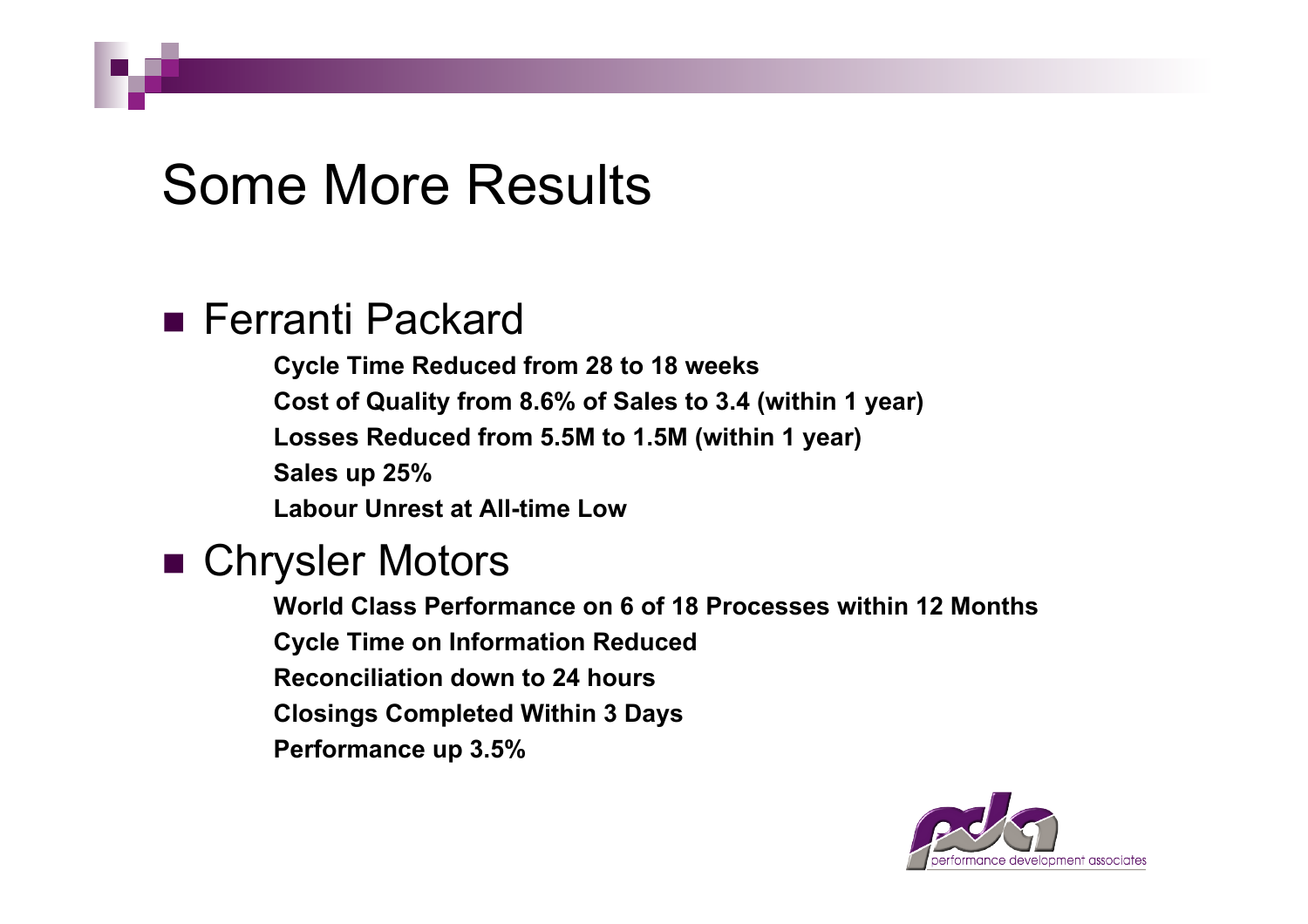### And Still More Results

### **PECO Energy (Human Resources)**

**Staffing Reduced From 1:35 Ratio to 1:80 Without Lay-off Cycle Time to Fully Implemented Solutions Reduced 12 Months From Comparable Efforts Costs of Human Resource Management Down 12% (in 1 year) Selection process cycle time reduced from 90 days to under 30 within one year** 

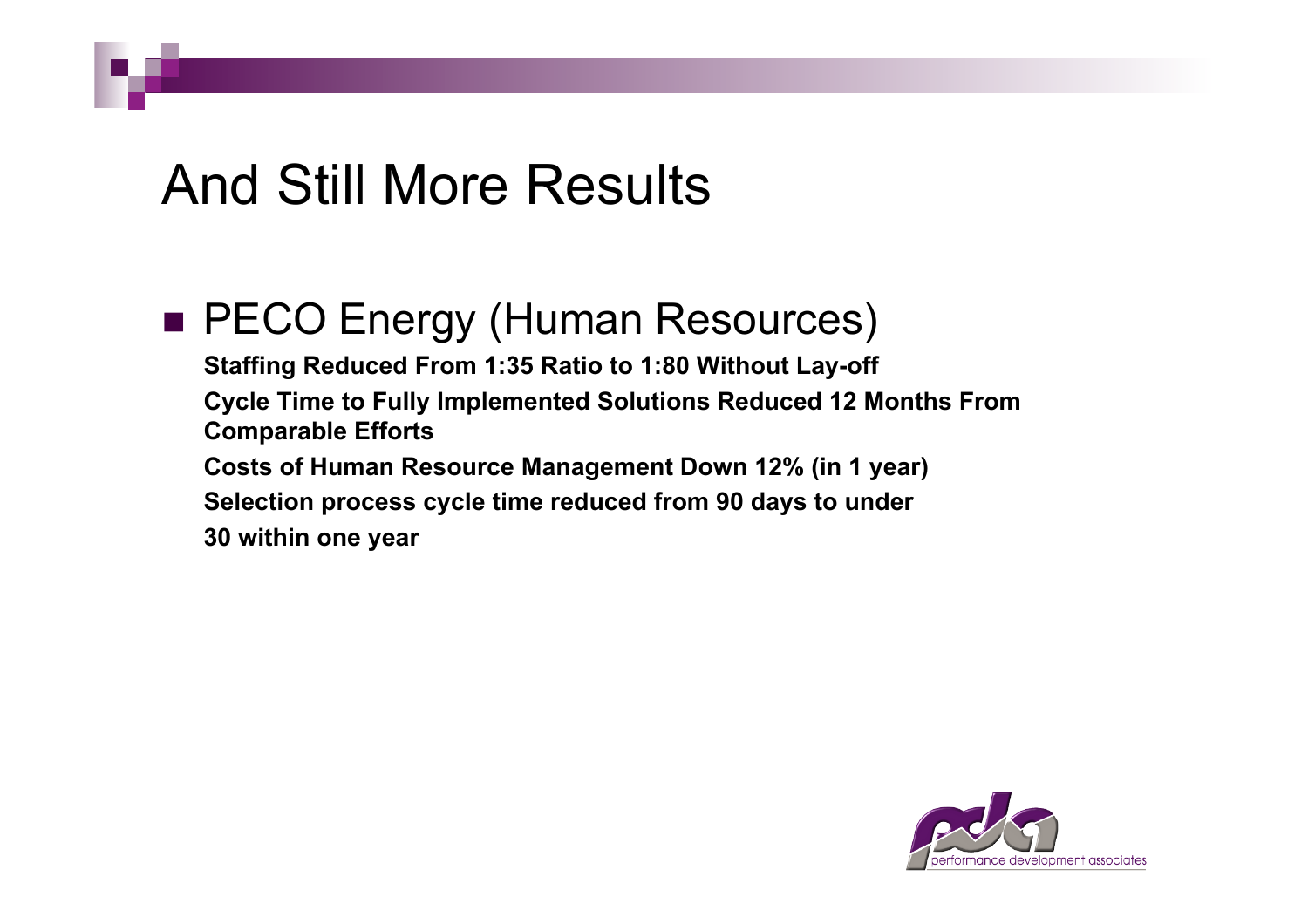### **Designing the New Training Organization**

The most significant results were the following:

- Daily operating cost reduced 10%
- Significantly reduced levels of management and manager to staffing ratio without a single grievance
- The creation of two new organizations, positioned to better align with customers needs
- 30% of positions changed/recreated to create customer focus
- Increased freedom on the part of staff to band together to market and provide services to the customer
- The introduction of a sophisticated knowledge management system to provide real-time customer, business and office information to every staff member
- **Process took one year, rather than 3 as planned, from start up** to full implementation saving significant costs.